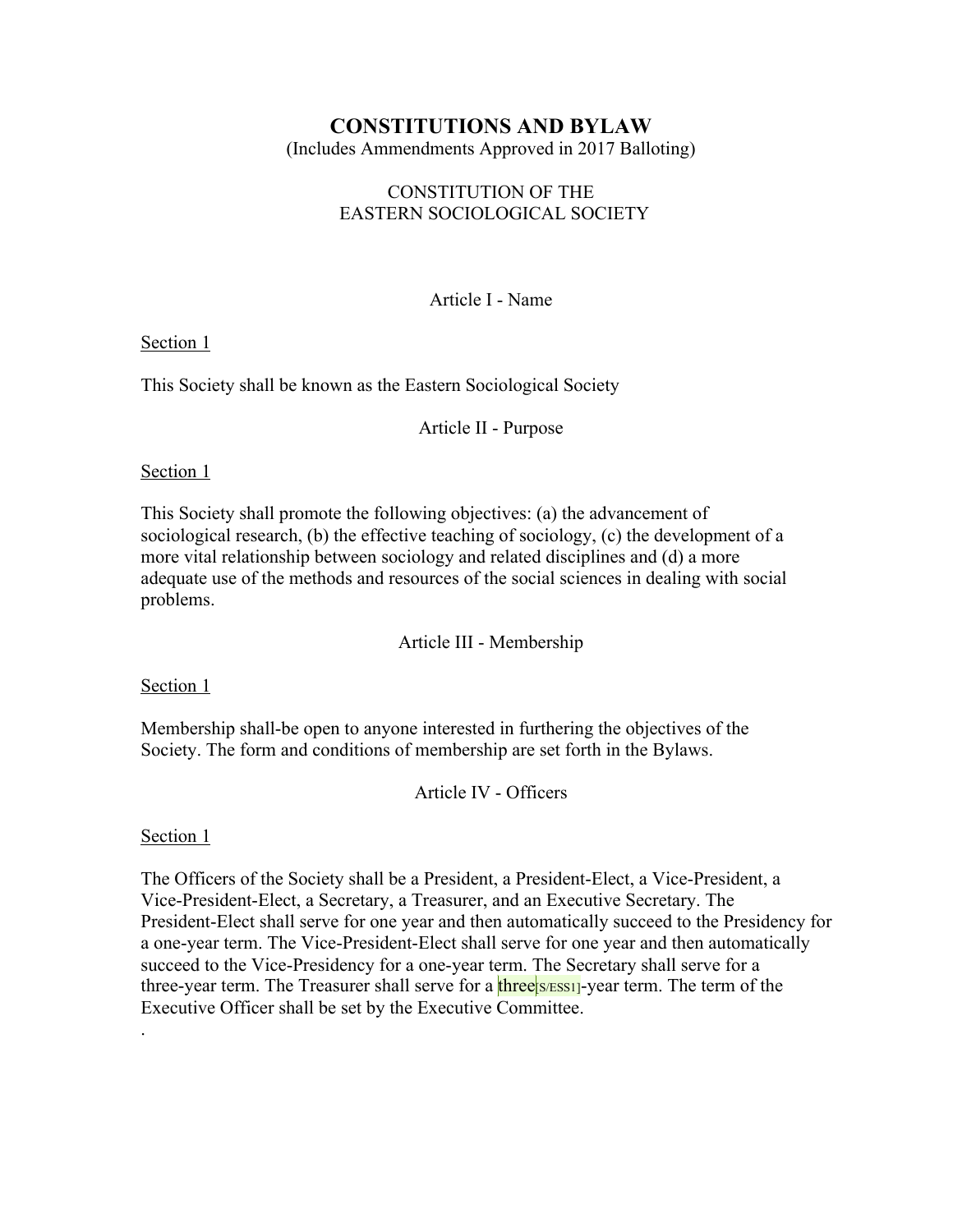The President shall preside at all business meetings of the Society and shall chair the Executive Committee. The President shall perform all the duties assigned to him/her by the Society and the Executive Committee. In the event of absence, resignation, or death, the duties of the President shall devolve upon the Vice-President. The President-Elect shall serve as a member of the Executive Committee.

### Section 3

The Secretary, in conjunction with the President and the Executive Secretary, shall prepare agendas for all official meetings of the Executive Committee. The Secretary shall also take minutes at all official meetings of the Executive Committee, and 'at the annual Business Meetings, shall transcribe the minutes and send them to the Executive Secretary for preparation and timely distribution to all officers and Executive Committee members.

### Section 4

The Treasurer shall review the periodic financial statements received from the Executive Secretary and shall oversee the preparation of the financial statements and budgets to be presented at the meetings of the Executive Committee and the general Business Meetings of the Society.

### Section 5

The Executive Secretary shall, under the direction of the Executive Committee, carry on the general correspondence of the Society, receive, have custody of and disburse the funds of the Society, provide periodic financial statements to the Treasurer and all financial information necessary to the preparation of the annual budget, maintain a complete file of the official minutes of the Society as well as of all official correspondence, maintain the membership records of the Society, and be responsible for planning and operating the Society's annual meetings. In addition, the Executive Secretary shall perform such other duties as the Executive Committee or the Society may assign.

#### Article V - Committees

#### Section 1

The Executive Committee shall be the governing body and administrative agency of the Society.

#### Section 2

The Executive Committee shall consist of the President, the President—Elect, the Vice-President, the Vice-President-Elect, the secretary, the Treasurer and six elected members. The Executive Secretary shall be an ex-officio, member.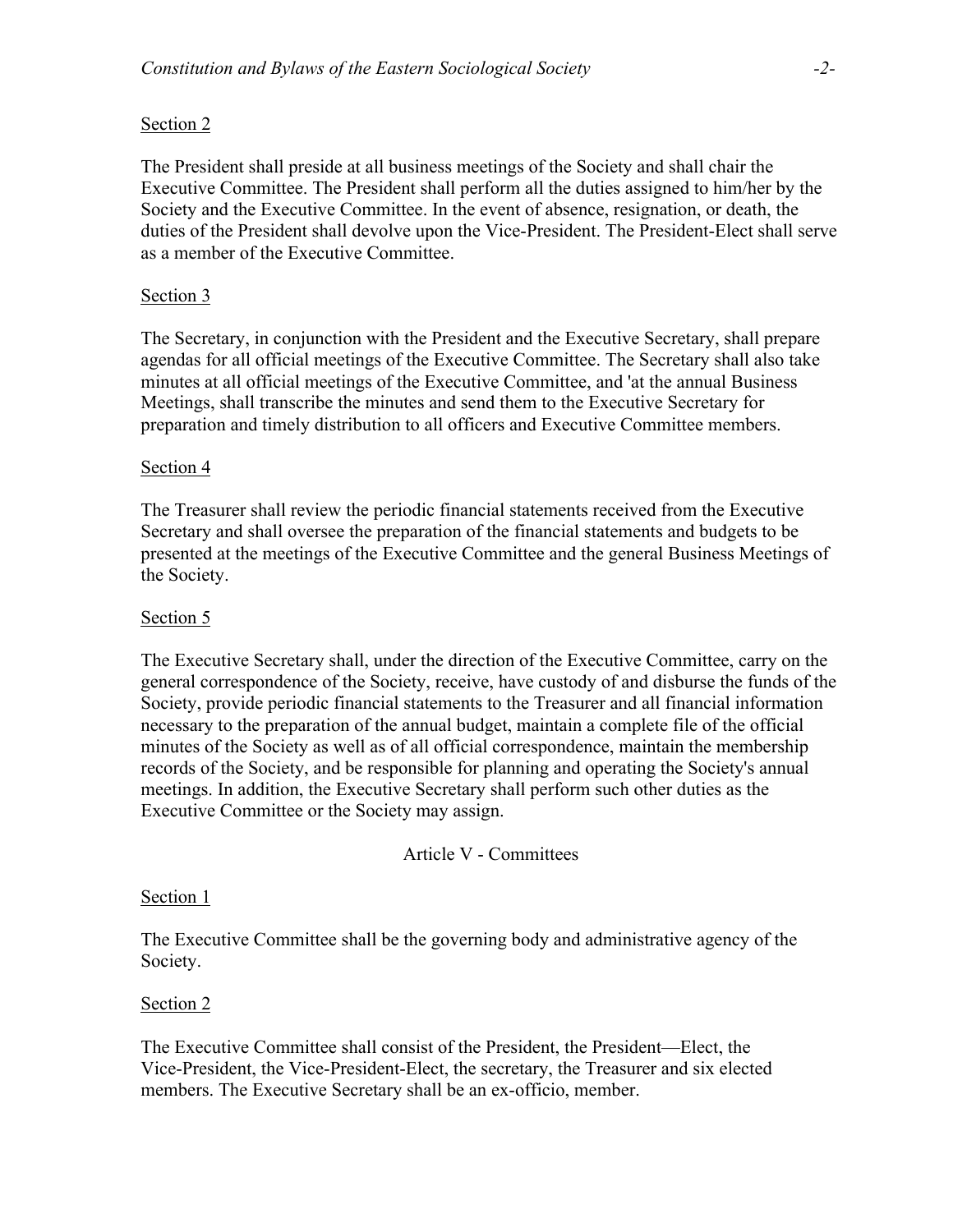The term of office of the elected members of the Executive Committee shall be three years. Two members shall be elected each year.

### Section 4

The Executive Committee shall have charge of the general interests of the Society, shall be empowered to call regular and special meetings of the Society, and shall select the Society's Executive Secretary. It shall have power to fill vacancies in its elective membership occasioned by death, resignation, prolonged absence, or failure to elect, such appointees to hold office until the next *annual meeting*. The actions of the Executive Committee shall be by majority vote.

### Section 5

The Executive Office Committee shall have the responsibility for overseeing the Executive Office and the financial affairs of the Society. This will include, but not necessarily be limited to, periodic review of the operation of the Executive Office and recommendations regarding the selection of the Executive Officer. Any action recommended by the EOC (such as selection of a new Executive Officer) will require approval of the Executive Committee.

The EOC shall consist of three people, who will be appointed by the Executive Committee and who will serve for three years. The Executive Committee will appoint one of the three as Chair. The Past President will be an ex-officio member of the EOC.

Article VI - Elections

#### Section 1

The President, Vice-President, Secretary, Treasurer, and members of the Executive Committee shall be elected by secret ballot by a plurality of the legal votes cast.

Article VII -Meetings, and Sessions

#### Section 1

The Society shall hold annual meetings at a time and place determined by the Executive Committee, and such other meetings as shall be designated by the Society at its annual meetings or by the Executive Committee. Notification shall be made to the members for all regular and special meetings at least thirty days prior to the date of the meeting. Where no email address is provided, notification will be made via standard mail service.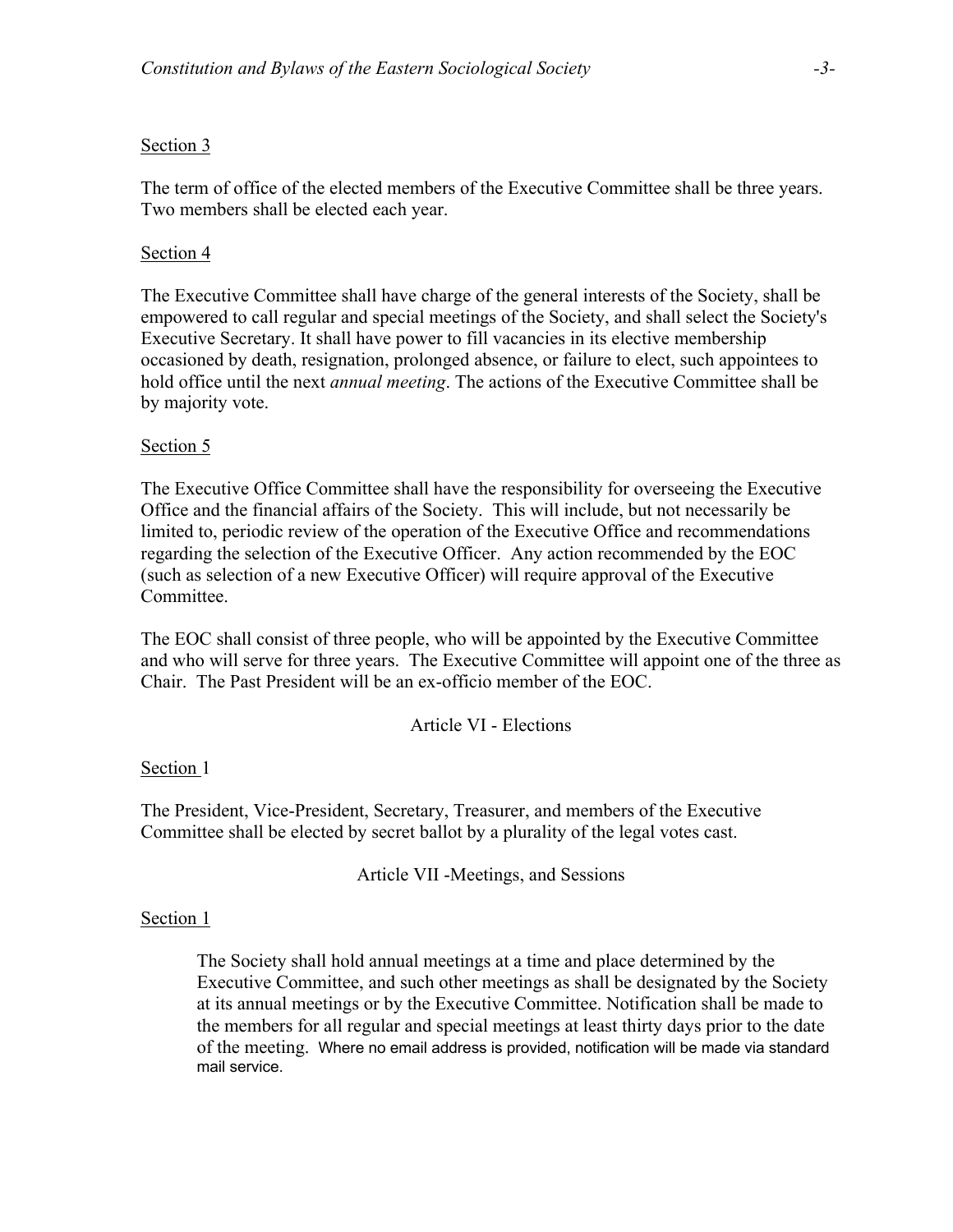The term "business meetings" as used in the *Constitution* and Bylaws of the Society, shall refer to a gathering of the Society at which business is transacted and there is a quorum of at least twenty-five (25) members of the Society.

# Section 3

Resolutions passed by a majority vote at a Business Meeting are automatically placed on the agenda of the Executive Committee, which must respond during the ensuing twelve months and report its action to the membership at large.

# Article VIII- Amendments

# Section 1

The Constitution may be amended by two-thirds of those members voting in response to a ballot of the entire membership. The options of voting either electronically or by standard mail ballot will be offered to the membership.

# Section 2

Amendments may be proposed by the Executive Committee, by special committee appointed for such purpose, or upon petition to the Executive Secretary by thirty members of the Society.

### Section 3

All proposed amendments of the Constitution shall be circulated to the members of the Society at least thirty days prior to the voting date. The options of receiving voting materials either electronically or by standard mail will be offered to the membership*.*

Article IX - Dissolution

### Section 1

Upon dissolution of the Society or the winding up of its affair so the assets of the Society shall be distributed exclusively to such charitable, scientific, literary or educational organization(s) selected by the Executive Committee and qualifying at the time as tax exempt organization(s) under applicable provisions of the Internal Revenue Code and its Regulations then in effect.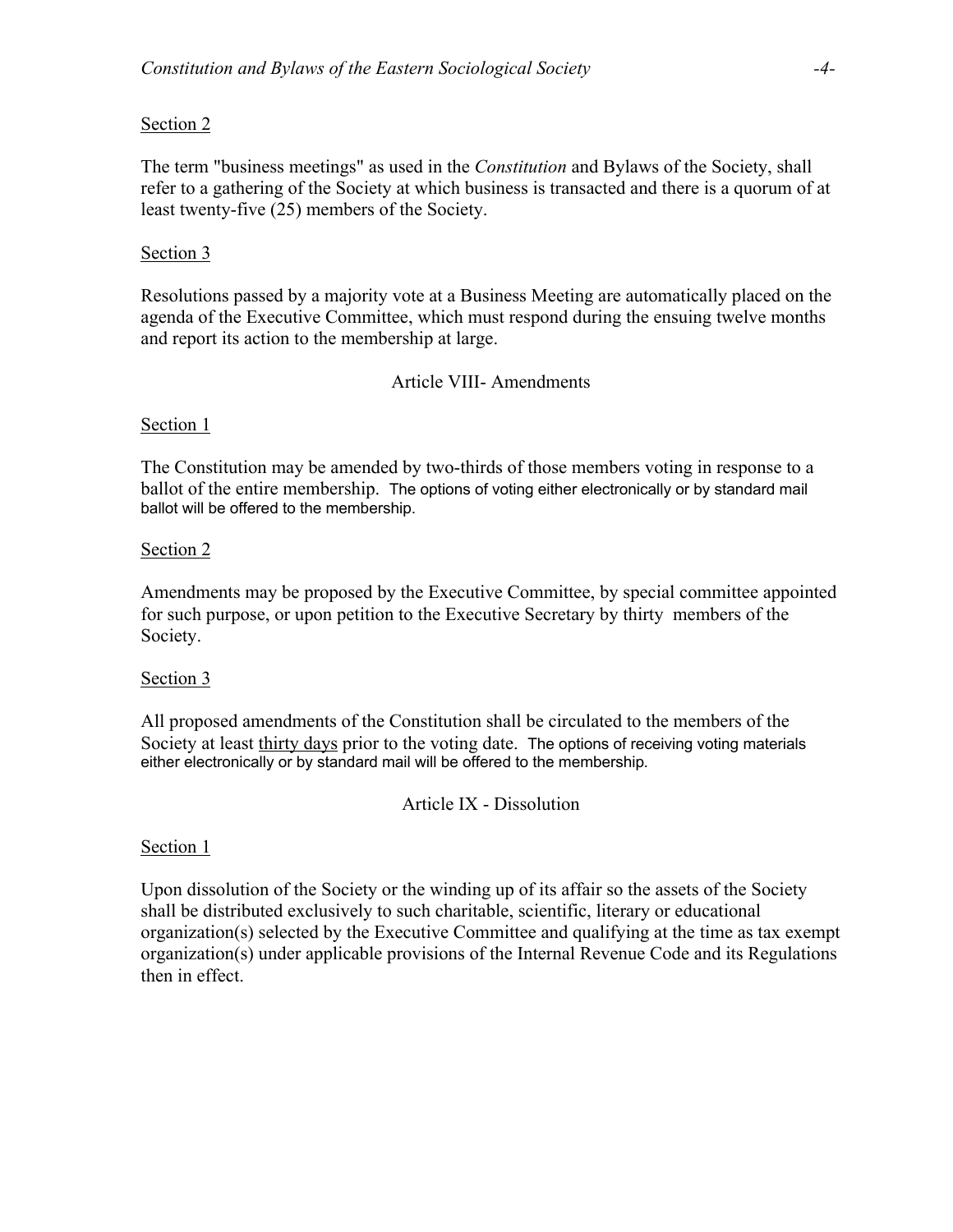# BYLAWS

# Article I- Membership and Dues

### Section 1

Membership classes shall be Regular, Emeritus, Associate, and Student. (a) Regular members are persons who have been awarded a graduate degree in sociology or in a closely related field. (b) Emeritus membership, which has all the rights and privileges of the regular membership without further payment of dues or registration fees, is restricted to those who have retired from regular employment, have been members of the Society for 20 or more years, and who make a written request to the Executive Secretary for Emeritus status. (c) Associate membership is open to any person interested in sociology and subscribing to the objectives of the Society. (d) Student membership is restricted to persons who are enrolled or in residence as students in educational institutions, or are actively working toward a higher degree and have not yet completed the requirements for the Ph.D. degree.

#### Section 2

All members are entitled to attend meetings of the Society, to receive its publications, and other communications authorized by the Society, all members have voting rights and are eligible for elective office.

#### Section 3.

Membership dues for the various classifications shall be determined by the Executive Committee. Failure to pay dues will result in suspension of membership privileges.

#### Article II - Elections

#### Section 1

a) The President shall name a Committee on Nominations of five members, within one month of the close of the annual meeting at which he or she takes office. One of the members shall be designated by the President as the Chair.

b) A call for nominations shall go out to the membership in the Spring Newsletter and on the ESS email list. June 15 shall be the due date for input from the membership.

c) The Committee on Nomination shall submit a list, nominating two candidates for each office to be filled, to the Executive Officer no later than October 15. All candidates must be members of the Society.

d) Any 30 or more members of the Society may also submit a nomination for any of the offices to be filled to the Executive Officer by October 15 for inclusion on the ballot.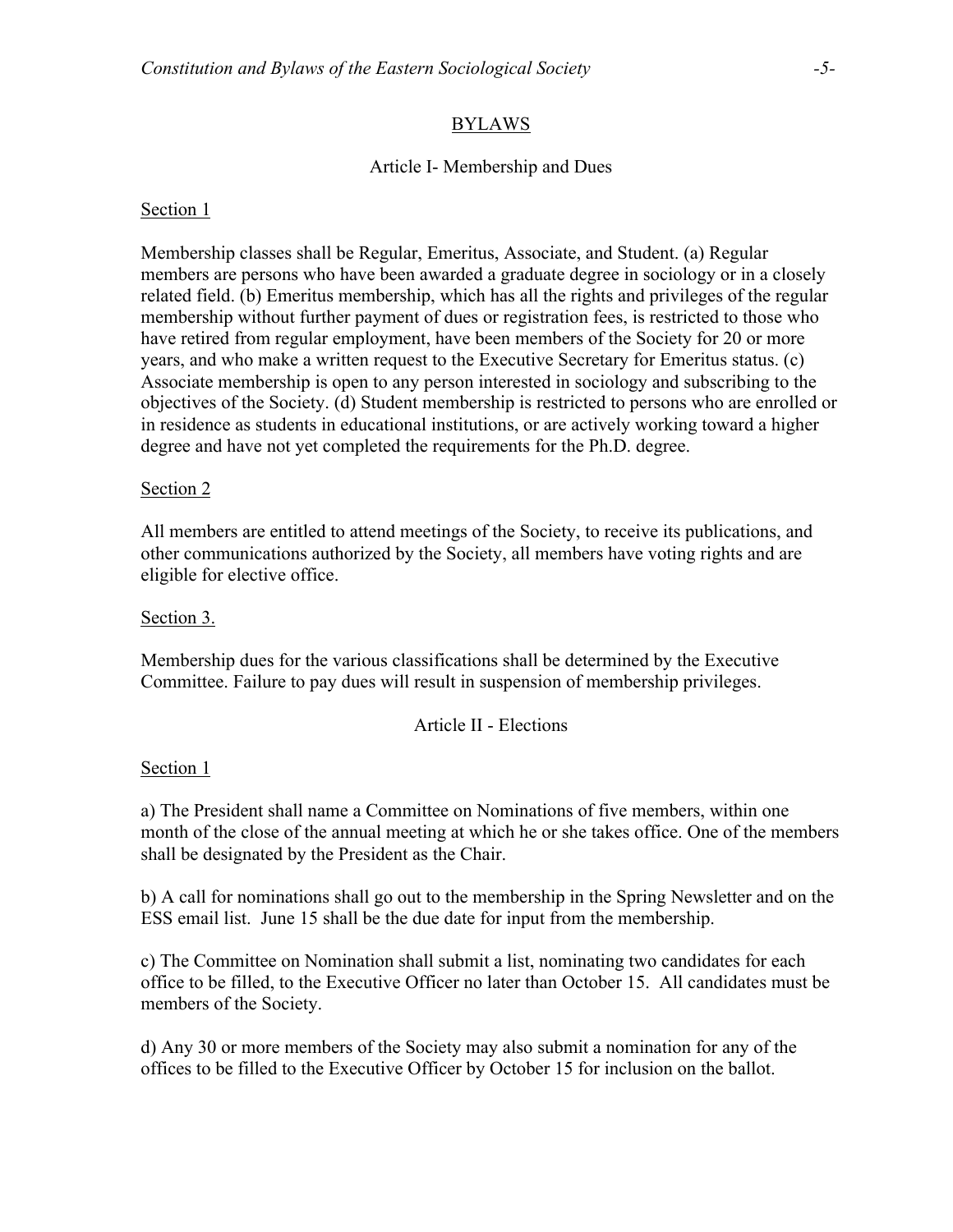e) The Executive Officer will provide an appropriate ballot to each member of the Society at least 30 days prior to ballot closing. The option of receiving ballots either electronically or by standard mail will be offered to the membership*.*

f) Balloting will close on December 15. Only those members of the Society who have paid the prescribed dues for the fiscal year not later than ten days before the balloting closes will be entitled to vote. The Executive Officer shall designate two tellers to count the ballots. In the event that the nominees for any office receive the same number of votes, the Executive Committee shall be polled and the nominee receiving a majority of their votes shall be elected.

g) Until a new officer is elected, the following procedures will be used for filling the vacancy**:**

#### *Secretary or Treasurer*

.

The non-winning candidate from the last election will be asked by the President to serve for the remainder of the term. Should that person not be willing or available to serve, the President will appoint an ESS member to serve out the term, with approval of the Executive Committee.

### *Executive Committee*

If a member of the Executive Committee is elected an officer, the seat on the Executive Committee will be treated as a vacancy. These and other vacancies on the Executive Committee will be filled as follows:

The first runner up from the last election will be asked by the President to serve for the remainder of the term of the resigner. If that person is unwilling or unable to serve, the runners-up after that, in decreasing rank order, will be asked to serve. Should no candidates from the previous year's election be willing or able to serve, the President will appoint an ESS member to serve, with the approval of the Executive Committee.

In the next election, additional candidates will be added to the ballot as follows:

### *Secretary or Treasurer*

Two candidates to run for the remainder of the term of office.

### *Executive Committee*

Two additional candidates will be added to the ballot. Members will vote for three people; top two winners will serve for full 3-year terms, next runnerup(s) will serve for the one or two year remainder of term(s).

h) The Executive Secretary will inform the candidates of the results by email and by letter by the end of the first week in January and will post the election results on the ESS website and announce them to the membership by email by the end of January.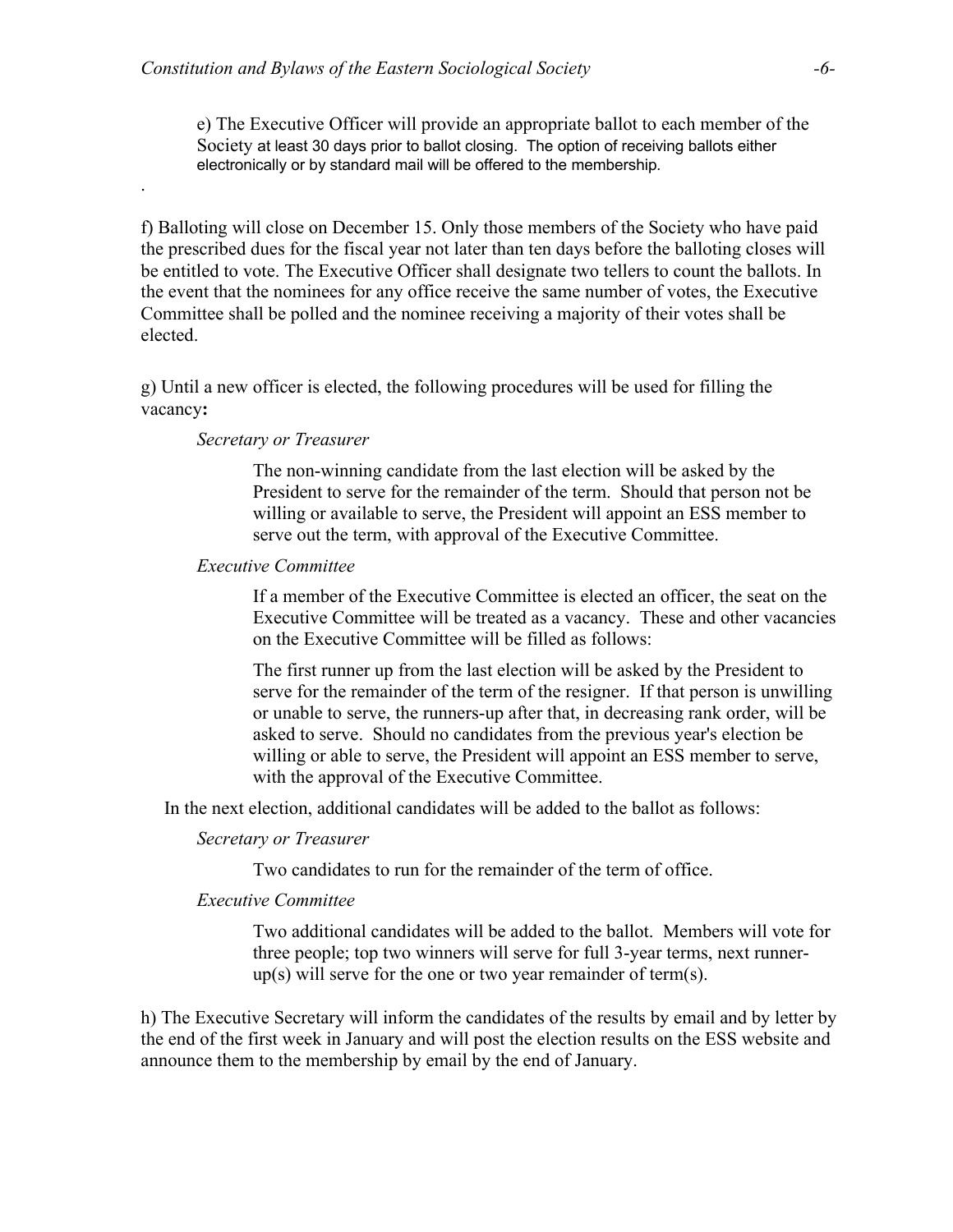i) The newly elected officers of the Society and members of the Executive Committee shall assume office at the close of the business session of the Annual Meeting after their election. New officers and Executive Committee members shall be expected to attend the Business and Executive Committee meetings at the Annual Meeting, starting with the one at which they assume office, to attend an additional Executive Committee meeting between the Annual Meetings, and to carry out the duties spelled out elsewhere in the Bylaws

Article III - Committees and Duties

# Section 1

The President of the Society, with the assistance of the Executive Committee, shall provide a program appropriate to the purpose of the Society for the annual meeting and other stated meetings.

# Section 2

The Executive Committee shall be convened by the President at least twice yearly, once at the annual meeting and once between annual meetings at a time and place to be designated by the President in consultation with the other members.

# Section 3

The Executive Committee may create, or delegate to the President to create, such special committees as may be needed to promote the work of the Society.

### Section 4

The Executive Secretary shall make an annual report to the Executive Committee and to the Society at the regular business meeting covering the operations of the office and the society's budget and financial status as reviewed by a certified auditor.

# Section 5

The Executive Committee is authorized to approve the expenditures necessary to the transactions of business by the Society and its committees, including the following: (a) necessary expenses of the President entailed by organizing the program of the meetings of the Society. (b) transportation expenses of members of the Executive Committee to meetings of the Committee other than those held at the time and place of the meetings of the Eastern Sociological Society. (c) the necessary expenses of the Executive Secretary in handling business of the Society.

### Section 6

The Executive Committee may require a registration fee from members and non-members attending sessions of the Society.